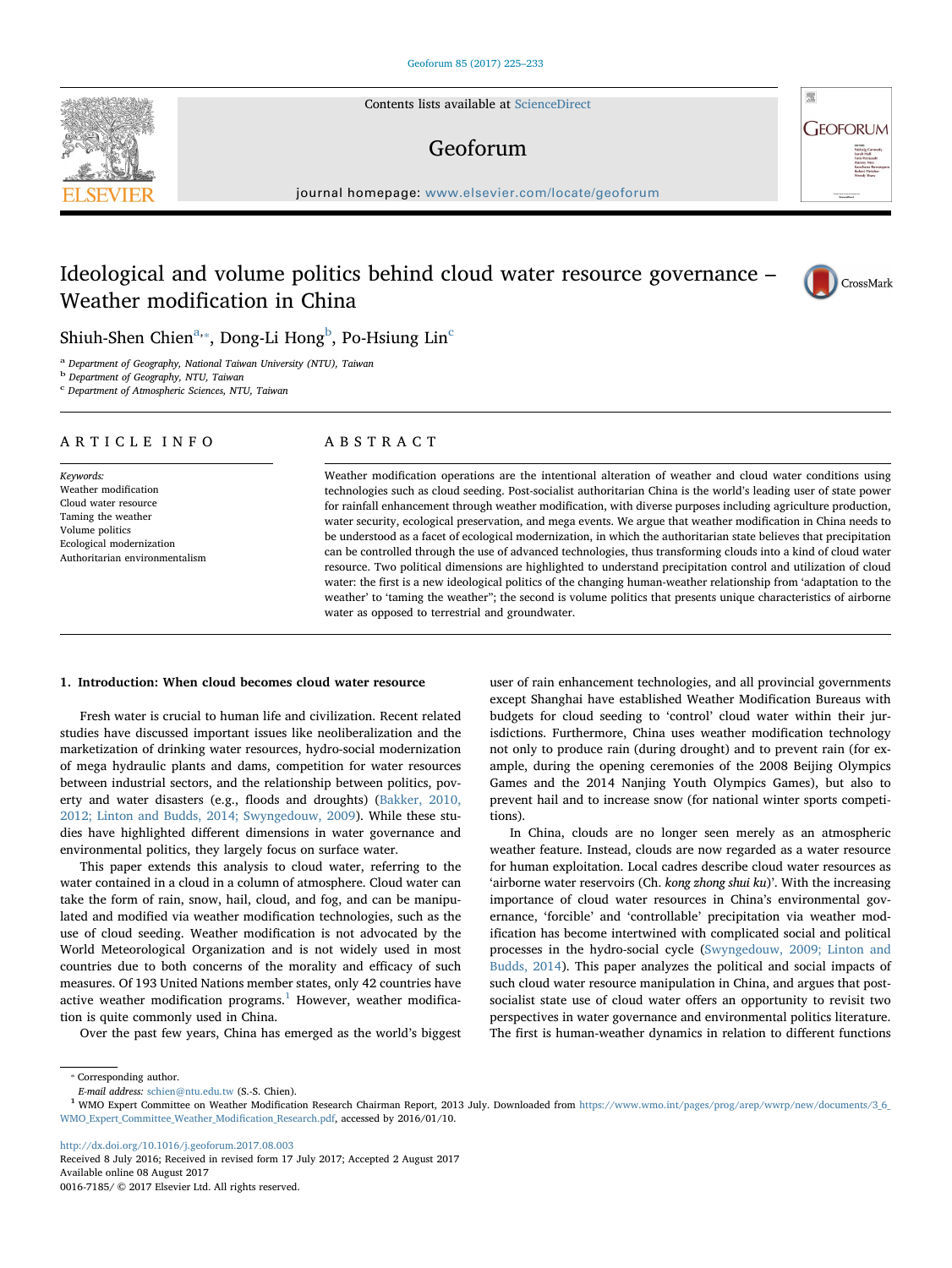S.-S. Chien et al. *Geoforum 85 (2017) 225–233*

of clouds to humans, and the second is volume politics in association with the physical condition of clouds in the air. These two dimensions are not well accounted for in the existing literature which mainly focuses on surface water, and this paper aims to fill this gap.

Clouds have traditionally been defined in terms of their physical characteristics: visible masses of minute solid particle, liquid droplets and frozen crystals in the air. They were seldom seen as a useable resource. Today, however, with the frequency of weather modification, Chinese local officials now see clouds as an environmental resource over which they have jurisdictional authority, thus intentionally extending governmental control to meteorological materials and shifting the locus of the human-weather relationship from 'adaptation to the weather' to 'taming the weather'.

This phenomenon has also given rise to volume politics. By envisioning clouds as 'airborne water reservoirs', local officials emphasize the volume characteristics of clouds. Unlike terrestrial water which is either collected in lakes or flows through established river systems, cloud water moves freely through the atmosphere and cannot be neatly ascribed to a particular political jurisdiction. Scholars have argued that the traditional flat/ground ontology is not particularly useful when applied to volume-related research. [Elden \(2013\)](#page-8-2) argued that, while traditional geo-politic discourses focus on area and territory, they ignored the importance and complexity of the vertical dimension—height and depth. However, power relations are unequally distributed and allocated in three dimensions, raising problems for two-dimensional geo-politic discourse, especially where underground spaces or the sky are controlled by various forces other than that on the surface. This has opened up a novel discussion of "politics of volume" in cases like underground tunnels [\(Elden, 2013\)](#page-8-2), oceans ([Steinberg and Peters, 2015](#page-8-3)), and air [\(Adey, 2015; Graham, 2015\)](#page-8-4). Recent studies lead us to highlight the perspective of volume in addressing the vertical resource control, one of which certainly is weather and cloud water.

Many important questions remain unanswered. Under this new ideology of taming the weather, what discourses and technologies have been produced and manipulated by the China state to drive its local officials' enthusiasm for state-led weather modification? Whether central or local governments exercise authority over air-circulating cloud water? Who has decision making authority for weather modification in air space that is used to be operated by commercial or military aircraft? With answering these questions, this paper can supplement the existing literature on the political ecology of water, human-weather relation studies and environmental politics research.

Environmental operations in China should be understood as a means of ecological modernization in the context of authoritarian environmentalism [\(Mol, 2006, 2010; Eaton and Kostka, 2014](#page-8-5)). Ecological modernization holds that advanced technology should be used to either mitigate or adapt to challenges raised by environmental changes. Based on assigned performance evaluation, upward accountability and authoritarian legitimacy, China pushes the ecological modernization further that even the weather can be tamed, so the cloud can be transformed to be cloud water via weather modification. However, due to volume politics, cloud water utilization creates new tensions and difficulties as cloud water governance challenges conventional environmental governance practices that have been developed on a basis of the flat/ground ontology.

The rest of this paper is organized as follows. Section 2 presents a theoretical review of the authoritarian environmentalism, ecological modernization and ideological change behind China's weather modification practices. Section 3 provides a brief history of weather modification in China and the rest of the world, including its origins and evolution over the past few decades. Section 4 discusses four kinds of weather modifications: (1) to enhance agriculture production in drought conditions, (2) to bolster drinking water resources, (3) for ecological preservation, and (4) to ensure appropriate weather for important events. Section 5 examines China's ideological and volume politics to provide insights into tensions and competition in weather

modification.

## 2. Weather modification under ecological modernization and authoritarian environmentalism

#### 2.1. Ecological modernization

Modernization, industrialization and urbanization have raised significant environmental challenges. In the mid-1980s, some European technological optimists began developing a perspective called ecological modernization, which saw advanced technologies and market systems as the best potential solutions for environmental problems ([Hajer, 1995; Mol and Sonnenfeld, 2000; Mol and Spaargaren, 1993,](#page-8-6) [2000; Spaargaren, 1997; Spaargaren and Mol, 1992\)](#page-8-6). This perspective holds that advances in knowledge and technology will allow human societies to create more effective tools to deal with environmental problems such as industrial pollutions and water shortages.

Earlier studies focused mostly on European cases and argued that ecological modernization processes are universal without geographical differences. Later work suggested that ecological modernization varies with political, social, cultural contexts [\(Buttel, 2000; Fisher and](#page-8-7) [Freudenburg, 2001](#page-8-7)). In recent years, new studies on ecological modernization have focused on developing countries, with scholars paying specific attention on how post-socialist environmental governances implement environmental protection measures and promote economic development together ([Mol, 2010; Rock, 2010\)](#page-8-8). While existing ecological modernization studies have highlighted the dynamic relationship between technological advancement and environment protection, [O'Connor \(1991, 1994\)](#page-8-9) states that certain political characteristics need to be included in any discussion of ecological modernization to account for dynamics between environment and economy. In addition, the political and power relations behind the governance of different kinds of environmental resources are also important factors ([Swyngedouw and](#page-8-10) [Heynen, 2003; Lee, 2014\)](#page-8-10). Therefore, understanding China' complex ecological modernization processes requires consideration of its political contexts.

#### 2.2. Authoritarian environmentalism

Despite rapid economic growth and dramatic social change, China is still governed by the authoritarian Chinese Communist Party (CCP), with the state holding near absolute power in terms of budget allocation and party cadres' personnel management. Authoritarian environmentalism refers to the state managing resources and exercising power in an authoritarian way in response to domestic and international environmental challenges.

First, authoritarian environmentalist states tend to prioritize their state interest above all else. In contrast, states which follow liberal and democratic environmentalism allow non-state actors to play a role in environmental decision processes [\(Beeson, 2010; Eaton and Kostka,](#page-8-11) [2014; Gilley, 2012\)](#page-8-11). Second, under authoritarian environmentalism, the goal of environmental policy is to maintain state legitimacy and consolidate state power through selective modernization discourses and advanced technologies ([Doyle and Simpson, 2006; Moore, 2014\)](#page-8-12). Third, authoritarian states frequently emphasize the construction of largescale hydrological infrastructure projects to present a particular political mission like unification [\(Wittfogel, 1957; Swyngedouw, 2007\)](#page-8-13).

We further argue that an authoritarian ideology lies behind the state-centered interest in which the state can use its power to control not only the society but also the nature. China's legislative and judicial institutions lack real power, and civil society elsewhere are heavily repressed, allowing the authoritarian state to use whatever modern technology is at hand to tame the nature (and the environment) in the name of state interests. Thus, there is easy coexistence of the ideology of ecological modernization with authoritarian environmentalism practices.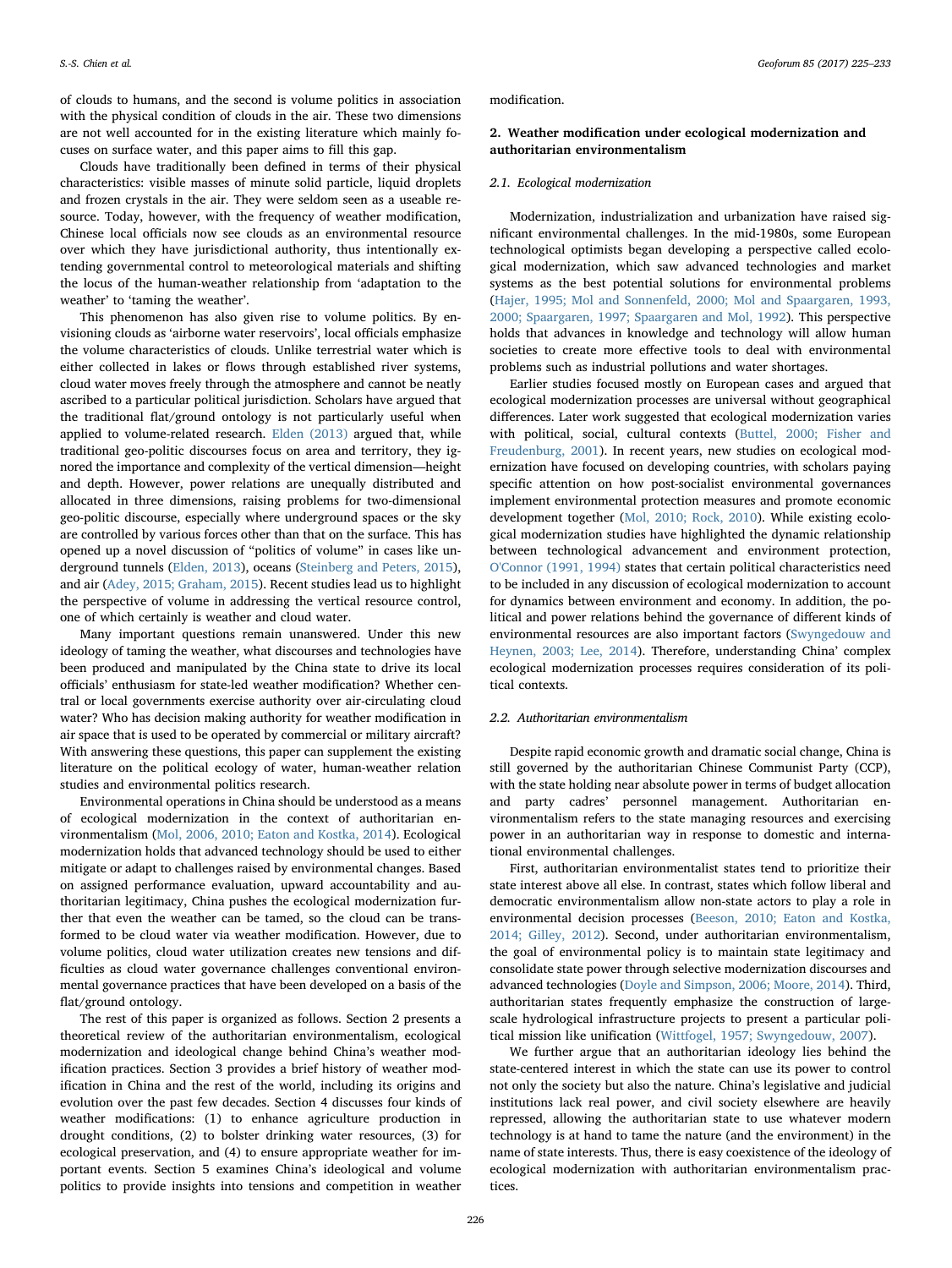## 2.3. Weather modification: from adaption to the weather to taming the weather

Under the context of ecological modernization, technological advancement can help humanity tame the nature as a resource for development and to simultaneously reduce industrial pollution and environmental degradation. While humans have sought to tame the nature since ancient times, the meaning of such activities has evolved over time. In agricultural societies, wild animals were domesticated as livestock as a source of farm labor, transport, food and industrial materials. Under the contemporary capitalism, industrialist society is entirely premised on an ideology of taming and exploiting the nature ([Smith, 2010\)](#page-8-14). However, until recently, such efforts have largely overlooked weather and climate systems.

Humanity has a long history of symbolic intervention in weather and other meteorological phenomena. For example, the Dragon King in Chinese culture and Zeus in Greek mythology are both rain gods, and a key function of civic and religious leaders in both societies was to propagate rituals as a means of interceding with the gods for favorable weather. More concrete approaches included building dikes, irrigation channels, dams and reservoirs to better manage water resources and mitigate the adverse effects of drought in the modern time. Today, many cities around the world have launched "sponge city" programs to absorb rainfall and thus prevent flooding. All these measures reduce risk from environmental uncertainty without altering weather systems, and can be classified as ways by which humanity 'adapts to the weather'.

However, in response to challenges posed by ongoing climate change, scholars have recently begun proposing global-scale geoengineering efforts including projects to reduce global temperatures by either (1) injecting aerosols into the stratosphere ([Hulme, 2012](#page-8-15)), (2) reducing the speed of tropical cyclones [\(Klima and Morgan, 2012](#page-8-16)), and (3) modifying stratospheric water [\(Chen and Yin, 2014](#page-8-17)). Such proposals for atmospheric experiments on an unprecedented scale are highly controversial, but they are growing in support and ambition ([Fleming,](#page-8-18) [2006, 2007, 2010; Hulme, 2012, 2014](#page-8-18)). These efforts demonstrate a faith that human technology can tame the weather and its related climate systems. This faith is reflected in the practices of ecological modernization in the meteorological dimension. Scholars have coined the term "Anthropocene" to denote the current time in which humans can, intentionally or otherwise, exert significant impacts on the Earth's geology, ecosystems and atmospheric systems [\(Castree, 2014a, 2014b](#page-8-19)).

We argue that weather modification can be regarded as a case of geo-engineering, as the current technology allows humans to move beyond purely symbolic actions to direct intervention in weather and meteorological phenomena to enhance or suppress precipitation, disperse fog, and prevent frost. China is by far the world's leader in weather modification operations and rain enhancement. The case of China reveals a changing ideology of the human-weather relationship. In the conventional ideology of 'adaption to the weather', human actions are designed to increase resilience and flexibility in the face of inexorable meteorological phenomena. However, weather modification and cloud water resource governance presents the possibility of human intentionality to alter and tame the atmosphere and larger-scale weather systems, a trend we denote as 'taming the weather'.<sup>[2](#page-2-0)</sup>

## <span id="page-2-0"></span> $^{\rm 2}$  Here we do not mean that the taming the weather is the only ideology impacting the human-weather relationship in China. To adapt to extreme weather challenges, China has also practiced the ideology of adaption to the weather by establishing 'sponge cities' covering more than 400 km2 in hundred cities, making China become the world's largest

such effort as of the time of writing in 2017.

## 3. A history of weather modification

#### 3.1. Weather modification: a technical perspective

The most common form of weather modification is cloud seeding, in which substances such as silver iodide, potassium iodide and dry ice are dispersed within clouds to promote condensation of existing moisture to produce rain drops (see [Fig. 1\)](#page-3-0). However, seeding requires existing clouds, and cannot produce results from skies with insufficient moisture.

Depending on cloud properties, cloud seeding can be conducted through three different mechanisms. In static cloud seeding, grains of dry ice or silver iodide are spread to condense moisture within midlatitude cold clouds composed by ice and super cooled droplet. The chemical substances catalyze the condensation and growth of ice that then precipitate out as rain. Dynamic cloud seeding is similar to static cloud seeding, except that the volume of seeding substances is increased one hundred times, producing latent heat which drives updrafts and thermals, thus drawing additional moisture into the cloud. Hygroscopic cloud seeding is more commonly used in tropical areas and involves the dispersal of salts to create larger rain drops, which then absorb smaller drops as they fall from the cloud. $3$  Seeding substances can be dropped from airplanes flying above the cloud, or shot into the clouds from ground-based artillery (see [Fig. 2\)](#page-3-1).

## 3.2. Outside China: from military applications to commercial development

In the 1940s, Bernard Vonnegut found that injecting silver iodide smoke into clouds could prevent precipitation ([Harper, 2008; Qiu and](#page-8-20) [Cressey, 2008\)](#page-8-20). Following WWII, the U.S. Army and General Electric collaborated on the development of "weather weapons", including techniques for thinning cloud cover to allow for aircraft takeoff and landing in poor weather conditions [\(Harper, 2008; Martin-Nielsen,](#page-8-20) [2012\)](#page-8-20). During the Vietnam War, the U.S. Army used weather modification technology to prolong the monsoon season in an attempt to soften road surfaces, cause landslides along roadways, and wash out river crossings in enemy-held territory. The project was suspended after being reported by the New York Times in  $1972<sup>4</sup>$  $1972<sup>4</sup>$  $1972<sup>4</sup>$  and in 1975 the US and the USSR reached an agreement expressly forbidding the use of meteorological weapons.

During the Cold War meteorologists led by Irving P. Krick of the California Institute of Technology attempted to develop weather modification technologies for economic and civil purposes, but these attempts met with considerable resistance ([Fleming, 2010\)](#page-8-21). The World Meteorological Organization (WMO) recommends against the use of weather modification in response to climate change, and only 1/4th of the world's nations currently engage in active weather modification. Weather modification programs in the US and the Australia are mostly conducted by commercial companies to generate support for hydroelectric power generation or to produce snowfall for ski resorts ([Harper,](#page-8-20) [2008\)](#page-8-20).

China is quite unique in its official and widespread use of weather modification, with provincial weather modification programs employing around 40,000 people. In 2012, of a total of about 3 thousands county-level administrations, more than 2 thousands use artillery and rocket launchers for rain enhancement, hail suppression and fog dispersal, and all except the Shanghai provincial-level administration

<span id="page-2-1"></span><sup>3</sup> News source: Can China Control the Weather? Howstuffworks, [http://science.](http://science.howstuffworks.com/nature/climate-weather/meteorologists/cloud-seeding.htm/printable) howstuff[works.com/nature/climate-weather/meteorologists/cloud-seeding.htm/](http://science.howstuffworks.com/nature/climate-weather/meteorologists/cloud-seeding.htm/printable)

[printable](http://science.howstuffworks.com/nature/climate-weather/meteorologists/cloud-seeding.htm/printable) 2013/06/12, accessed by 2016/01/10; and Cloud Seeding: A Brief History and an Introduction to the Science, WildCard, [http://wildcardweather.com/2013/06/12/](http://wildcardweather.com/2013/06/12/cloud-seeding-a-brief-history-and-an-introduction-to-the-science/) [cloud-seeding-a-brief-history-and-an-introduction-to-the-science/](http://wildcardweather.com/2013/06/12/cloud-seeding-a-brief-history-and-an-introduction-to-the-science/), accessed by 2016/01/

<span id="page-2-2"></span><sup>05.4</sup> See news source: Hersh, S. M. (1972) Rainmaking is used as weapon by U.S., New York Times, 3 July 1972, p.1.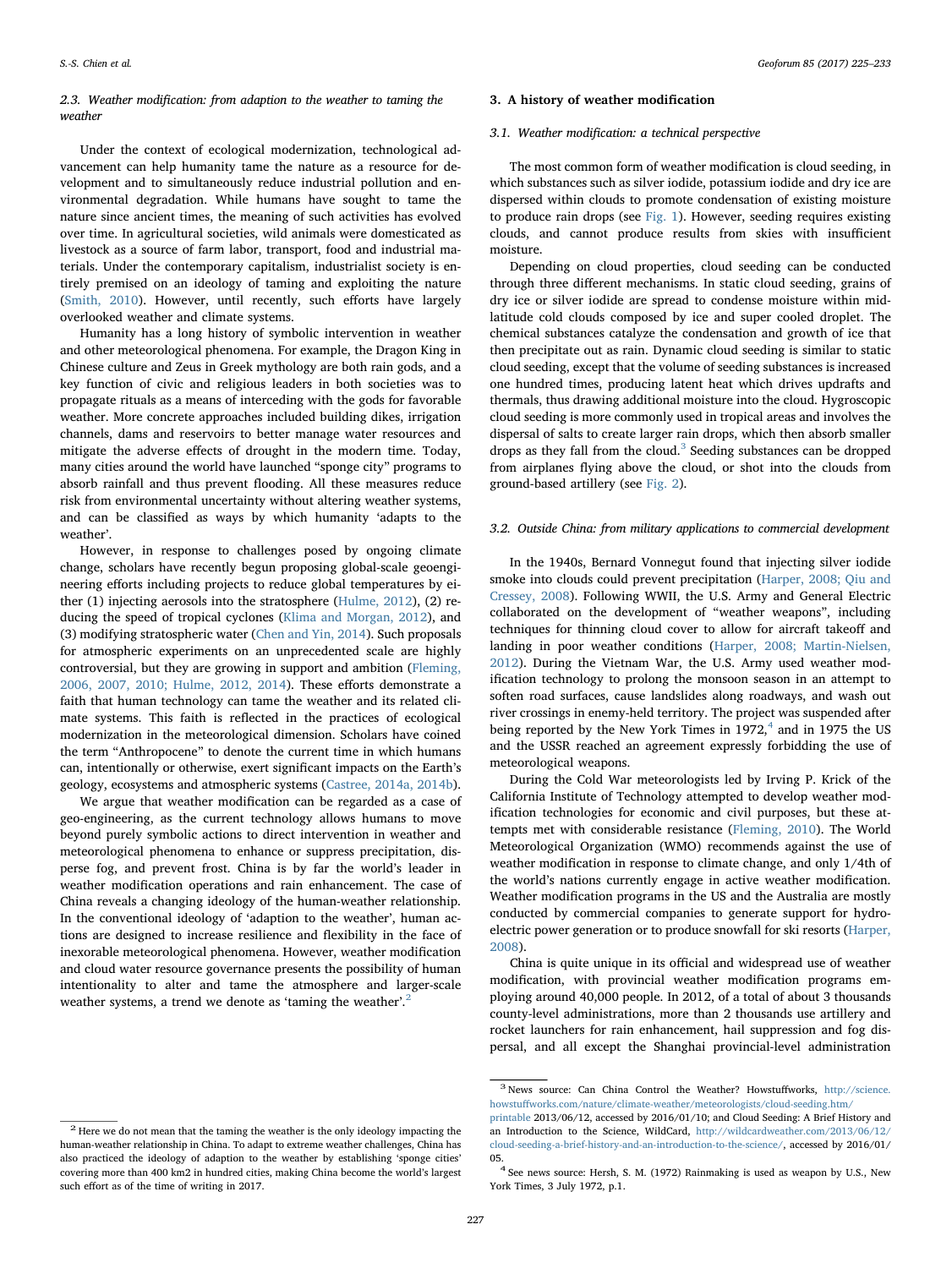<span id="page-3-0"></span>

Fig. 1. Concept of weather modification for rain enhancement. Source: Wikipedia https://en.wikipedia.org/wiki/Cloud\_seeding.

<span id="page-3-1"></span>

Fig. 2. Mobile rocket launchers used for precipitation enhancement. Source: taken by the author.

## <span id="page-3-3"></span>Table 1

Chinese weather modification in selected years since the mid 1990s. Source: Adapted from [Yao \(2013\)](#page-8-24) and http://fortune.com/2017/01/24/china-government-artificial-rain-program/.

| Year                              | Weather modification                            | Artillery                                  | Rocket launchers                       |
|-----------------------------------|-------------------------------------------------|--------------------------------------------|----------------------------------------|
|                                   | investment (RMB)                                | deployed                                   | deployed                               |
| 1993<br>2003<br>2012 (or<br>2016) | 80 million<br>330 million<br>1.5 billion (2016) | $3500 +$<br>$7000 +$<br>$7000 +$<br>(2012) | $200 +$<br>$4000 +$<br>$7500 + (2012)$ |

carried out weather modification using 37 airplanes equipped with silver iodide, dry ice and liquid nitrogen generators. $5$  Between 2002–2012, China conducted more than half a million weather modification operations, resulting in the release of 500 billion tons of rain and preventing about 10 billion RMB in potential economic loss. Nearly all such operations were conducted by the Chinese state at different administrative scales (see [Table 1\)](#page-3-3).<sup>[6](#page-3-4)</sup>

#### 3.3. China: state-led meteorological modernization

Behind cultural impulses aimed at resolving perceived developmental 'lateness' for fast modernization [\(Zhang, 2006; Shen, 2015](#page-8-22)), China's leadership has long been fascinated with weather modification and human control of weather. Mao Tse-tung endorsed the pursuit of weather modification technologies in the 1956–1967 China Agriculture Development Framework (Ch. quanguo nongye fazhan gangyao). Later, a research project entitled 'Prior Research on Cloud and Precipitation Physics and Artificial Rain (Ch. yun yu jiangshui wuli guocheng he rengong kongzhi shuifen zhungtai de shiyan yanjiu)' was undertaken as part of the '1956–1967 China Science Development Plan (Ch. quanguo kexue fazhan guihua)'.<sup>[7](#page-3-5)</sup> In 1958, cloud seeding was used for the first time in China to combat severe drought in Jilin Province.

From the 1960s to the 1990s, China actively pursued ground observations, scientific experiments and basic researches for weather modification. In 1994, China introduced a system of weather modification coordination (Ch. rengong yingxiang tianqi xiediao huiyi zhidu) to integrate resources from related research institutes, operational departments and ministries and to facilitate information exchange. This coalition published the '1996–2010 China Weather Modification Development Plan (Ch. quanguo rengong yingxiang tianqi fa zhan guihua 1996–2010)' ([Committee of Weather Modi](#page-8-23)fication of China [Meteorological Science Association \(Ch.](#page-8-23) zhongguo qixiang xuehui re[ngong yingxiang tianqi weiyuanhui](#page-8-23)), 2009).

Weather modification became increasingly institutionalized in China after 2000 with the passage of the Meteorological Law (Ch. qixiangfa) which required the China Meteorological Administration to organize, coordinate and guide weather modification activities, including operations, demonstrations and research nationwide. In 2002, China passed the Regulations on the Administration of Weather Modification (Ch. rengong yingxiang tianqi guanli tiaoli), the first national law to regulate weather modification activities. In 2012, China's State

<span id="page-3-2"></span><sup>5</sup> Source: powerpoint presentation in 2013 by Dr. Zhanyu Yao, a key scientist in weather modification at Chinese Academy of Meteorological Sciences. Downloaded at 2016/01/10 from [http://www.capital.cl/wp-content/uploads/2013/06/](http://www.capital.cl/wp-content/uploads/2013/06/zhanyu-yao.pdf) [zhanyu-yao.pdf](http://www.capital.cl/wp-content/uploads/2013/06/zhanyu-yao.pdf). And a 2012 Brochure of Central Meteorological Administration of China, downloaded from [http://www.cma.gov.cn/en/aboutcma/brochure/201203/](http://www.cma.gov.cn/en/aboutcma/brochure/201203/P020120319791316093320.pdf) [P020120319791316093320.pdf](http://www.cma.gov.cn/en/aboutcma/brochure/201203/P020120319791316093320.pdf) at 2016/01/15. <sup>6</sup> News source: China to increase weather manipulation program, the Watchers, 2012/

<span id="page-3-4"></span><sup>05/25/,</sup> accessed by 2016/01/15 from [https://watchers.news/2012/05/25/china-to](https://watchers.news/2012/05/25/china-to-increase-weather-manipulation-program/)[increase-weather-manipulation-program/](https://watchers.news/2012/05/25/china-to-increase-weather-manipulation-program/). <sup>7</sup> We use the term 'artificial' (Ch. rengong) to reflect the terminology used in the context

<span id="page-3-5"></span>that China's government sees weather modification and production of rainfall in the way of a natural-social dualism, as opposed to the social-hydro entangling process adopted in this paper.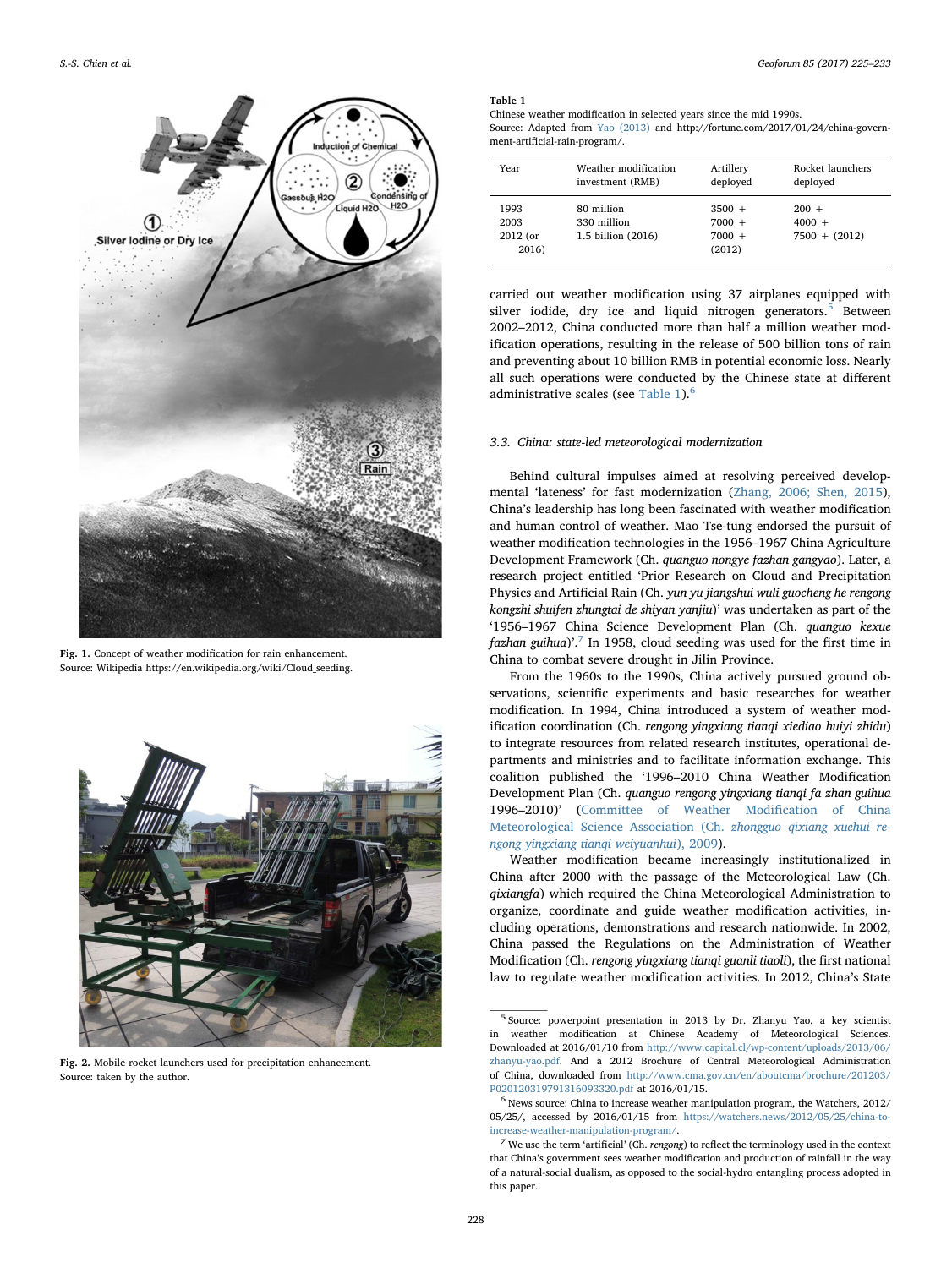Council also published Opinions Regarding Further Strengthening of Weather Modification Works (Ch. jinyibu jiaqiang rengong yingxiang tianqi gongzuo de yijian), and additional pronouncements included the '2014–2020 China Weather Modification Development Plan (thereafter 2014–2020 WM plan) (Ch. quanguo rengong yingxiang tianqi fazhan guihua 2014–2020)' and '2011–2015 National Meteorological Development Plan (Ch. qixiang fazhan guihua 2011–2015)'. Weather modification was also included in a list of key scientific research projects since the 11th Five Year Plan (2006–2010).

Weather modification is seen as a critical aspect of the modernization of China's meteorological services. China is frequently subject to natural disasters including typhoons, flooding, blizzards, droughts, dust storms, hailstorms, and heavy fog. These disasters were estimated to cost the country the equivalent of an average of 2.8% of annual GDP between 1911 and 200[8](#page-4-0) (Yao,  $2013$ ).<sup>8</sup> In recent years, China has modernized its meteorological equipment and restructured related organizations to upgrade its capacity for meteorological monitoring and intervention. This 'meteorological modernization (Ch. qixiang xiandaihua)' process therefore should be understood as part of China's ecological modernization project in the early 2010s. China officially introduced the concept ecological modernization in relation to the "construction of an ecological civilization (Ch. shengtai wenming jianshe)" in its 12th Five-Year National Plan (2011–2015), with a focus on the adoption of high-tech water technologies and price mechanisms to treat polluted water and improve water infrastructure.

Under the context of meteorological modernization, China's Central Meteorological Administration (CMA) currently employs about 35,000 staff, including a thousand research scientists (i.e., Ph.D. holders), along with another 4000 staff with post-graduate degrees. The CMA coordinates the Chinese Academy of Meteorological Science (CAMS), which offers graduate and Ph.D. programs, and is one of the world's leading atmospheric science research institutions.

In addition, new institutes specializing in specific climate phenomena have been established to conduct basic scientific research and develop advanced technologies, reflecting China's size and diverse climate environments. These institutes focus on urban meteorology (Beijing), desert meteorology (Urumqi), typhoons (Shanghai), tropical marine meteorology (Guangzhou), arid meteorology (Lanzhou), plateau meteorology (Chengdu), and heavy rain (Wuhan). Research facilities include high performance computers, weather radar, meteorological satellites, and domestic and global telecommunication systems to facilitate the integration of observations and data sharing for weather forecasting and climate predictions. These developments are emblematic of the considerable improvements made to the organizational capabilities of China's meteorological systems over the past years.

#### 4. Chinese local weather modification operations

## 4.1. National policy background

China coordinates weather modification efforts with other ecological and environmental plans. For example, in the 2014–2020 weather modification plan, weather modification tasks are integrated with other national plans including (1) National Main Functional Area Planning (Ch. quanguo zhuti gongnengqu guihua), (2) National Plan for Fighting Against Droughts (Ch. quanguo kanghan guihua), (3) 2009–2020 100 Billion Additional Food Productivity Plan (Ch. 2009–2020 quanguo xinzeng 1000yi liangshi shengchan nengli guihua), (4) 2013–2020 National Plan for Ecological Preservation and Construction (Ch. quanguo shengtai baohu yu jianshe guihua), and (5) 2011–2015 Water Resource Development (Ch. shuili fazhan guihua 2011–2015).

Weather modification plans are also coordinated with official tasks assigned by state regulations. For example, the Article 3 of the PRC Weather Modification Law and Article 45 of the PRC Meteorology Law, state:

Weather modification refers to efforts aimed at rain or snow enhancement, hail suppression, rain suppression, fog dispersal, and frost prevention. Weather modification exerts an artificial influence on local atmospheric physical and chemical processes through scientific and technological means in order to avert or mitigate meteorological disasters and rationally utilize climate resources.

However, in practice, local cadres typically engage in cloud seeding for four key reasons: (1) to increase agriculture production, (2) to secure water resources, (3) for ecological preservation, and (4) to secure good weather for important events. This fourth item is nearly unique to China, and is not listed in the state regulation.

## 4.2. Agricultural production

Agricultural production is highly sensitive to weather conditions, and increasing agricultural yields was the original intent for the development of weather modification in China. In 1958, China conducted its first precipitation enhancement in Jilin Province, a major food production area in Northeast China which was suffering from severe drought. Jilin has since become a leading proponent of rain enhancement, especially for food production.

To ensure domestic food security under constant population growth, the Chinese government is committed to increasing overall food production to 100 billion tons by 2020. One of the biggest constraints for this ambitious goal is unpredictable weather conditions and an unstable water supply. For example, China's Northeast Plain and the Yellow River Plain produce more than 63% of the country's food. However, these regions are also subject to frequent drought, water supply instability, and aquifer depletion. Thus, one of the main goals of China's weather modification efforts is to stabilize water supplies in these regions. In addition to rain enhancement, such efforts include hail suppression to protect food and economic crops, including tea, tobacco, and cotton (see [Map 1\)](#page-5-0).

#### 4.3. Water security

In China, temporal and spatial distributions of precipitation are highly non-uniform, with 60–80% of rainfall concentrated in the monsoon season, and 84% of national water resources located in southern China ([Wang, 2010](#page-8-25)). Since 2002, China has begun to construct a large-scale South-to-North Water Transfer project (Ch. nanshui beidiao), which aims to transfer water from the midstream of the Yangtze River basin to China's northern provinces (including Hubei, Henan, Hebei, Beijing, and Tianjin). Despite abundant precipitation in the Yangtze River basin, annual variation is considered to be too large to provide a stable supply of water to the North ([Chen and Tian, 2013](#page-8-26)). Therefore, the project also calls for cloud seeding in some South-to-North water transfer catchment protection areas in the Yangtze River basin [see [Map 1\]](#page-5-0). Water resources are also intimately related to hydroelectric power, and China has constructed many dams and hydro-power plants along the Yangtze River in Yunnan and Sichuan provinces, where natural precipitation is regularly supplemented by rain enhancement.

## 4.4. Ecological preservation

The third goal of the weather modification project is to ensure ecological preservation by enhancing rainfall in ecologically vulnerable areas subject to environmental degradation. Rain enhancement is officially listed as a method to prevent and restore environmental degradation in the 2014–2020 National Plan for Ecological Preservation and Construction.

<span id="page-4-0"></span><sup>8</sup> Source: 2013 presentation by Dr. Zhanyu Yao, a key weather modification researcher at the Chinese Academy of Meteorological Sciences. Downloaded at 2016/01/10 from <http://www.capital.cl/wp-content/uploads/2013/06/zhanyu-yao.pdf>.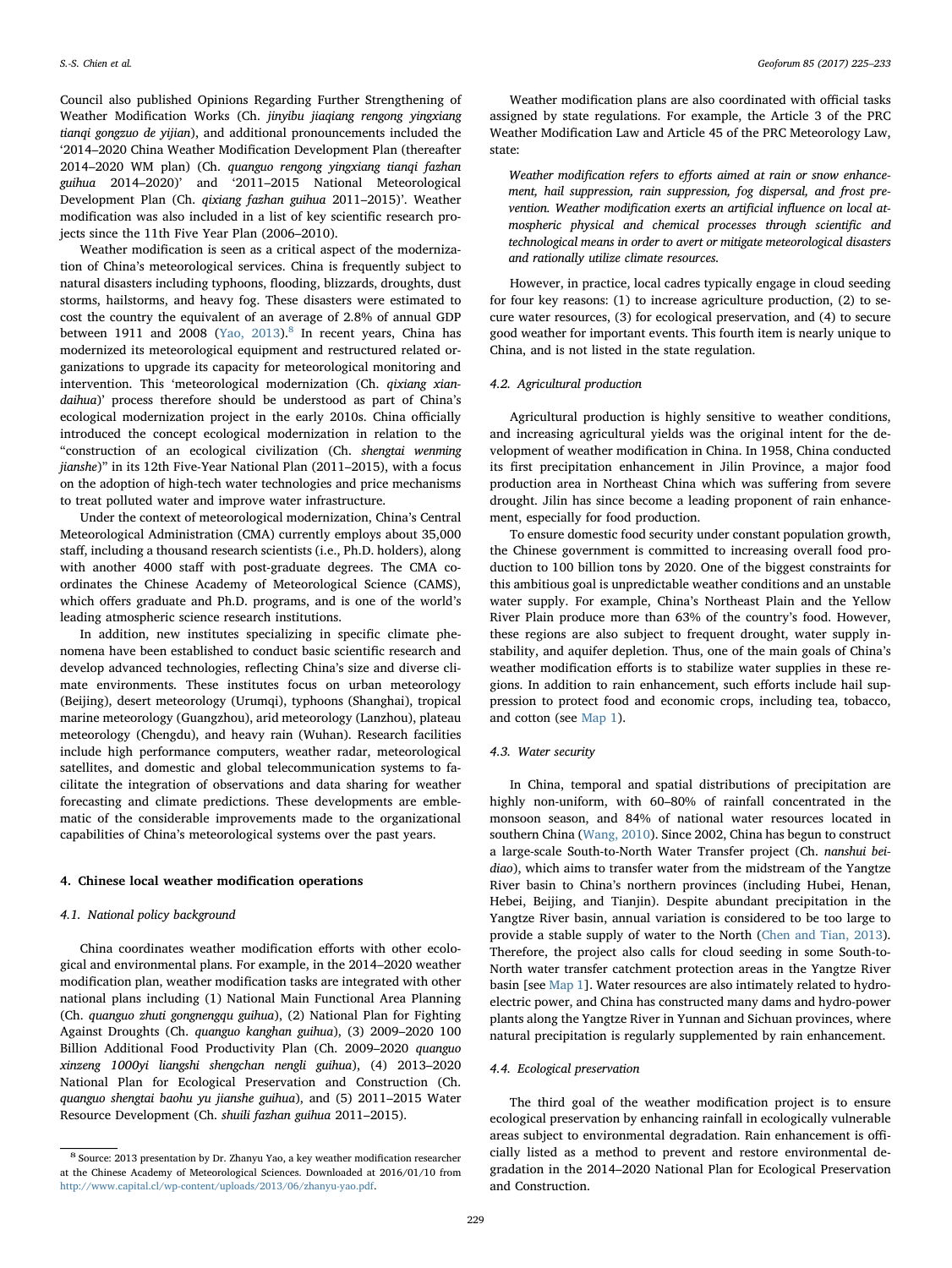<span id="page-5-0"></span>

Map 1. Weather modification operations in China.–

Source: Compiled by the authors based on the 20142020 China Weather Modification Development Plan.

The Sanjiangyuan National Nature Reserve contains the sources of three of China's major rivers and is the most representative case for the use of weather modification for ecological preservation and restoration. Rain enhancement efforts have been conducted at this area since 2006, and official claims suggest that the results have respectively increased the area of Zhaling and Eling Lakes by 33 and 64 square kilometers.

Rain enhancement has also been conducted in and around Beijing and other major cities to control sandstorms and haze for agricultural purposes. For example, in February 2014, Hebei province launched 199 rockets and 106 artillery shells to seed clouds in response to a monthlong haze. In Nanjing, rain enhancement was conducted at Liuhe and Pukou to mitigate haze in November 2013. Chengdu and Xiamen also conducted rain enhancement improve air quality.

Weather modification is also used to address environmental pollution, for example, to prevent and control Cyanophyta in lakes. Increased water temperatures provide ideal conditions for bacteria blooms which produce Cyanophyta. In 2010, the Jiangsu Meteorology Administration seeded clouds to produce rain over Lake Tai, resulting in a rapid and significant decrease in water temperature, thus suppressing Cyanophyta [\(Wang and Chen, 2015\)](#page-8-27). In sum, weather modification, especially rain enhancement, is now widely used for ecological preservation and restoration in China

#### 4.5. Mega events

Russia and China are known for using cloud seeding to prevent rain on important events, including national day parades. Weather mod-ification for such mega events in China dates to the early 1980s.<sup>[10](#page-5-2)</sup> The most famous instance of such intervention was the opening ceremony of the 2008 Beijing Olympics Games. $^{11}$  $^{11}$  $^{11}$  Event-driven weather modification has been used for international and local events, including the 2000 Henan Chrysanthemum Festival, the 2004 ceremony marking the administrative upgrade of Ulanqab in Inner Mongolia, the 2004 International Grassland Culture Festival in Shanxi, the 2008 50th anniversary of the Ningxia Autonomous Region, the 60th anniversary of People's

<span id="page-5-1"></span> $^{\rm 9}$  It should be noted that the effectiveness of weather modification for haze suppression is questionable. See "Peking University Professor: Weather modification has limited impacts to hail suppression (Beida jiaoshou: yong rengong jiangyu jianmai xiaoguo youxian)", Times Weekly (shidai zhoubao) (2014/3/6) [http://news.sina.com.cn/c/sd/2014](http://news.sina.com.cn/c/sd/2014-03-06/155429640169.shtml)–03-06/ [155429640169.shtml](http://news.sina.com.cn/c/sd/2014-03-06/155429640169.shtml) accessed by 2016/02/15.

<span id="page-5-2"></span><sup>10</sup> To secure good weather for National Day parades in 1984, the Meteorological Bureau of the China Air Force organized a team to practice weather modification. The dark clouds above Tiananmen Square then disappeared, allowing CCP Air Force fighter pilots to perform a disaggregated display in the clear sky. News source: "Competing against the sky- Beijing reduce raining scientifically (yutian jiaojin: Beijing 'renyingban' kexue xiaoyu)", TVBS, 2007/08/07, <http://www2.tvbstv.com/entry/315465>, accessed on 2016/01/31.

<span id="page-5-3"></span> $11$  Soon after China was named host of the 2008 Olympics Games, the Beijing Meteorological Bureau (BMB) started conducting local climate surveys around the venues and stadiums to be used for the Games. The original date for the opening ceremonies was subsequently moved from July 25 to August 8 because the BMB suggested that interfering with rainfall from the original date would have adverse effects on regional agriculture. News source: "China set new historical records in providing meteorological-related services during the Olympics and Paralympic Games (woguo chuangxia duoxiang aoyunhui canaohui qixiang fuwu shijie jilu)", China Meteorological News Agency, 2008/09/23, [http://big5.gov.cn/gate/big5/www.gov.cn/gzdt/2008](http://big5.gov.cn/gate/big5/www.gov.cn/gzdt/2008-09/23/content_1103045.htm)–09/23/content\_1103045.htm, accessed by 2016/01/15.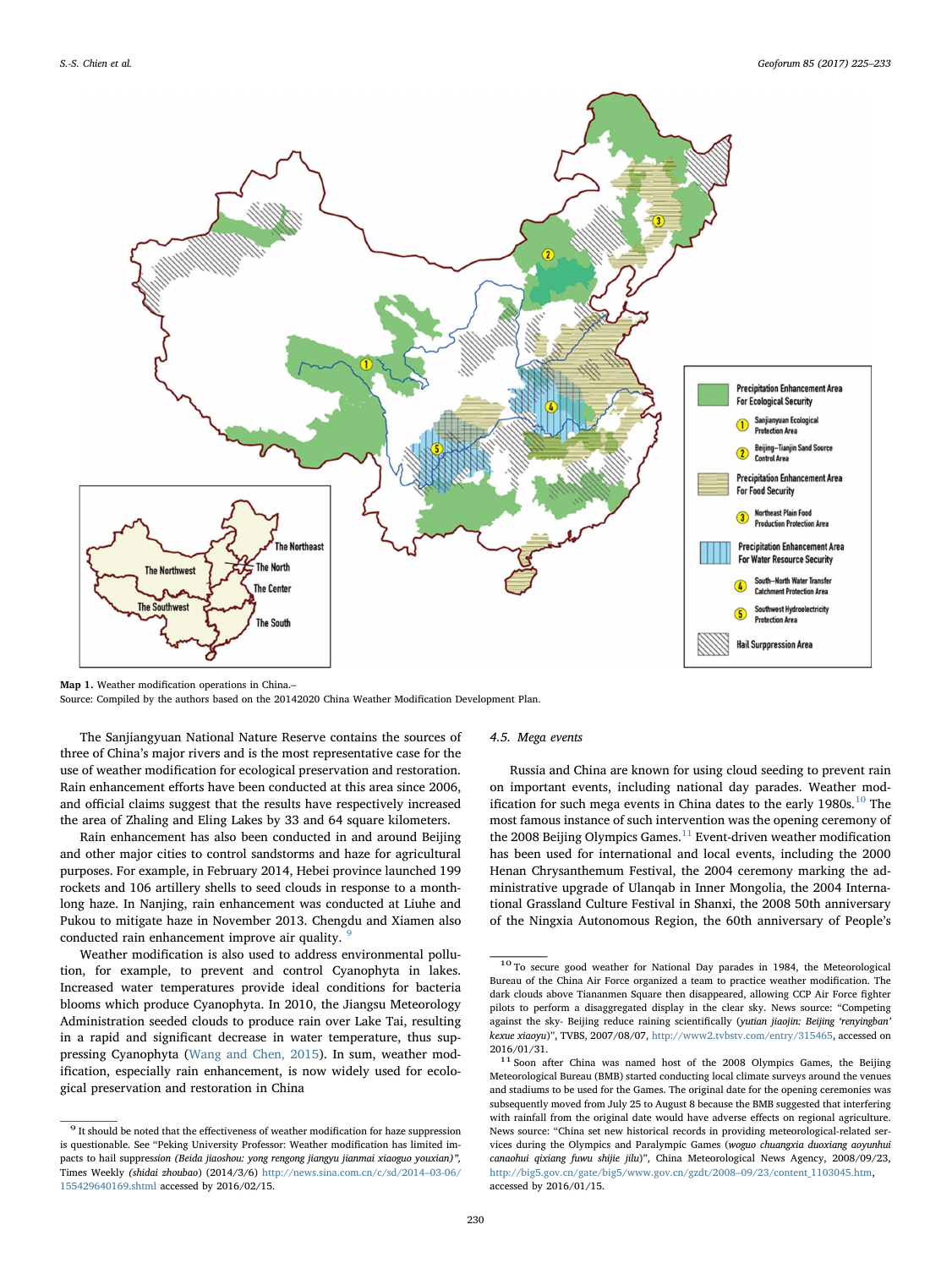Republic of China in Beijing in 2009, the 11th National Games of China in various cities of Shandong in 2009, the 2010 Asian Games in Guangzhou, and the 2014 Summer Youth Olympics in Nanjing. (Committee of Weather Modifi[cation of China Meteorological Science](#page-8-23) Association (Ch. [zhongguo qixiang xuehui rengong yingxiang tianqi](#page-8-23) [weiyuanhui](#page-8-23)) 2009).

It should be noted that, despite lack of a legal basis, event-driven weather modification has been institutionalized. In 2015, the Meteorological Bureau of China even published an official document to standardize workflows for event-based meteorological services (Ch. daxing huodong fuwu zhinan gongzuo liucheng).<sup>[12](#page-6-0)</sup> To qualify for coverage under meteorological services, such events must involve the participation of at least one thousand people or be organized by state and local governments for specified political, economic, or cultural purposes. The workflow identifies four stages: preparation, rehearsal, performance, and evaluation. In the performance stage, weather modification is officially listed as a means of securing good weather for the staging of events, along with intensive observation and frequent forecasts.

Thus, over thousands of years, official efforts to influence weather in China have shifted from rituals to pray for sufficient rainfall and good harvests to the use of modern technology to actively modify the weather. The scope of weather modification activities covers nearly the whole of China, and the frequency and purpose of such interventions has increased over the years. However, such actions entail many conflicts, negotiations, and compromises among different stakeholders. In the following section, we present how different ideological and volume politics have been produced and manipulated to facilitate the enthusiasm for local authorities in taming the weather as part of a process of exploiting cloud water resources via weather modification.

## 5. Politics of chinese state-led weather modifications

Here we discuss two kinds of politics related to weather modification in China: ideological politics regarding state power over the weather and volume politics in conflicts between different governmental organizations. Ideological politics is highly related to the general authoritarian essence of the post-socialist Chinese state, including the lack of transparency in policy debates, quick response to local demands, and eagerness to project a strong state image. Volume politics entail sky-space management conflicts between the military and local governments and tensions over cloud water rights between central government agencies and among neighbouring local administrations.

## 5.1. Ideological politics: discourses to support taming the weather

The WMO takes a dubious stance on the effectiveness of weather modification. Quantifiable evidence for increased precipitation is hard to establish because of the difficulty in designing controlled experiments. Generally speaking, combining approaches such as measurements of cloud properties, numerical modelling and randomized and targeted seeding experiments in particular locations are needed to better estimate increased precipitation as a result of weather modification. This lack of solid empirical evidence makes it difficult to produce accurate cost-benefit analyses and most of the world's state meteorological agencies take a very cautious view towards weather modification.

However, despite these empirical caveats, weather modification operations in China have intensified over the years, with reported annual rain enhancement increasing from 30 billion tons in the early 2000s to 50 billion a year in the late  $2010s$ .<sup>[13](#page-6-1)</sup> Furthermore, whereas

previous weather modification efforts involved the special deployment of mobile equipment in the face of a specific crisis, today some counties have installed permanent artillery and rocket launchers specifically for weather modification. These fixed launchers allow for weather modification whenever suitable cloud conditions are available. This tendency towards fixed facilities (Ch. dingdianhua) and regular operations (Ch. changtaihua) for weather modification display China's enthusiasm for the practice, in sharp contrast with most other countries. We discuss three different political factors that attribute to the ideological belief in China that the state can and should control the weather system.

First, the authoritarian CCP lacks a system of checks and balances to facilitate the implementation of potentially controversial projects. Thus, the scientific evidence and political justification for weather modification is not subject to debate or broad discussion. In addition, the leadership's propensity for technological intervention in taming different weather systems is rarely challenged by alternative viewpoints.

Second, local cadres are not elected democratically by local people but are rather assigned by upper-level administrators. However, when dealing with environmental crises, farmers are likely to vent their frustrations on local officials, who see weather modification as a means of at least being viewed to respond to local demands, regardless of the actual efficacy of these methods. Lu Da-ren, a researcher at the Beijingbased Institute of Atmospheric Physics, Chinese academy of Science noted in an interview in Nature that "maybe it is not as effective as one thinks…. But, from the farmers' point of view, it is better than nothing."<sup>[14](#page-6-2)</sup>

Third, China seeks to impose state control over the weather as a projection of state power at various levels. Weather modification to prevent rainfall from disrupting the opening and closing ceremonies of the Olympics reflects Chinese nationalism, in particularly demonstrating China's successful rise from rural poverty to economic powerhouse with advanced technological prowess. This kind of showcase mind-set also occurs at the local level where local cadres jockey for promotion by outshining their peers through the smooth staging of prominent outdoor events.

It also needs to be noted that the even under the authoritarian China, there are criticism over weather modification like to what extent should the state seek to engineer the climate, and to whose ends ([Fleming, 2010](#page-8-21)). In February 2009, Beijing resorted to cloud seeding to induce snowfall following four months of drought. This 'modified' snowfall lasted for around three days but led to the closure of 12 main roads, [15](#page-6-3) causing considerable traffic disruption and inconvenience. A man-made blizzard in November 2009 caused over RMB 50 million worth of damage and 40 deaths along with traffic accidents, flight delays, cancelled classes, and extensive tree damage [\(Smit, 2015](#page-8-28)). Similarly, in Qinghai, weather modification to combat drought has created problems for sheep herders, with heavy rainfall causing injury to their livestock. This type of imbalanced distribution of benefits has raised concerns that stirred a moral debate as to whether state actors should act with greater caution when considering weather or climate modification measures, and also who should be responsible for unexpected adverse outcomes caused by weather modification?

## 5.2. Politics of the volume: control of air-based resource and space

China faces volume-dimension governance obstacles when

(footnote continued)

<span id="page-6-0"></span><sup>&</sup>lt;sup>12</sup> Document code: Meteorological Industry Standards of PRC (zhonghua renmin gongheguo qixiang xingye biaozhun) QX/T 274-2015.<br> $13$  Data for the late 2000s is from news source: "China to increase weather manip-

<span id="page-6-1"></span>ulation program", 2012/05/25/, downloaded from 2016/01/15 from [http://thewatchers.](http://thewatchers.adorraeli.com) [adorraeli.com;](http://thewatchers.adorraeli.com) data for the early 2000s is from news source: "Meteorology: taming the

sky". Nature, 2008/06/18 [http://www.nature.com/news/2008/080618/full/453970a.](http://www.nature.com/news/2008/080618/full/453970a.html)

<span id="page-6-2"></span>[html.](http://www.nature.com/news/2008/080618/full/453970a.html) Two links are accessed by 2016/01/30.  $14$  News source: Meteorology: Taming the sky, Nature, 2008/06/18, [http://www.](http://www.nature.com/news/2008/080618/full/453970a.html) [nature.com/news/2008/080618/full/453970a.html](http://www.nature.com/news/2008/080618/full/453970a.html), accessed by 2015/01/31.  $^{15}$  News source: China to increase weather manipulation program, 2012/05/25, the

<span id="page-6-3"></span>Watchers, 2012/05/25, [http://thewatchers.adorraeli.com/2012/05/25/china-to](http://thewatchers.adorraeli.com/2012/05/25/china-to-increase-weather-manipulation-program/)[increase-weather-manipulation-program/](http://thewatchers.adorraeli.com/2012/05/25/china-to-increase-weather-manipulation-program/), accessed by 2016/01/10.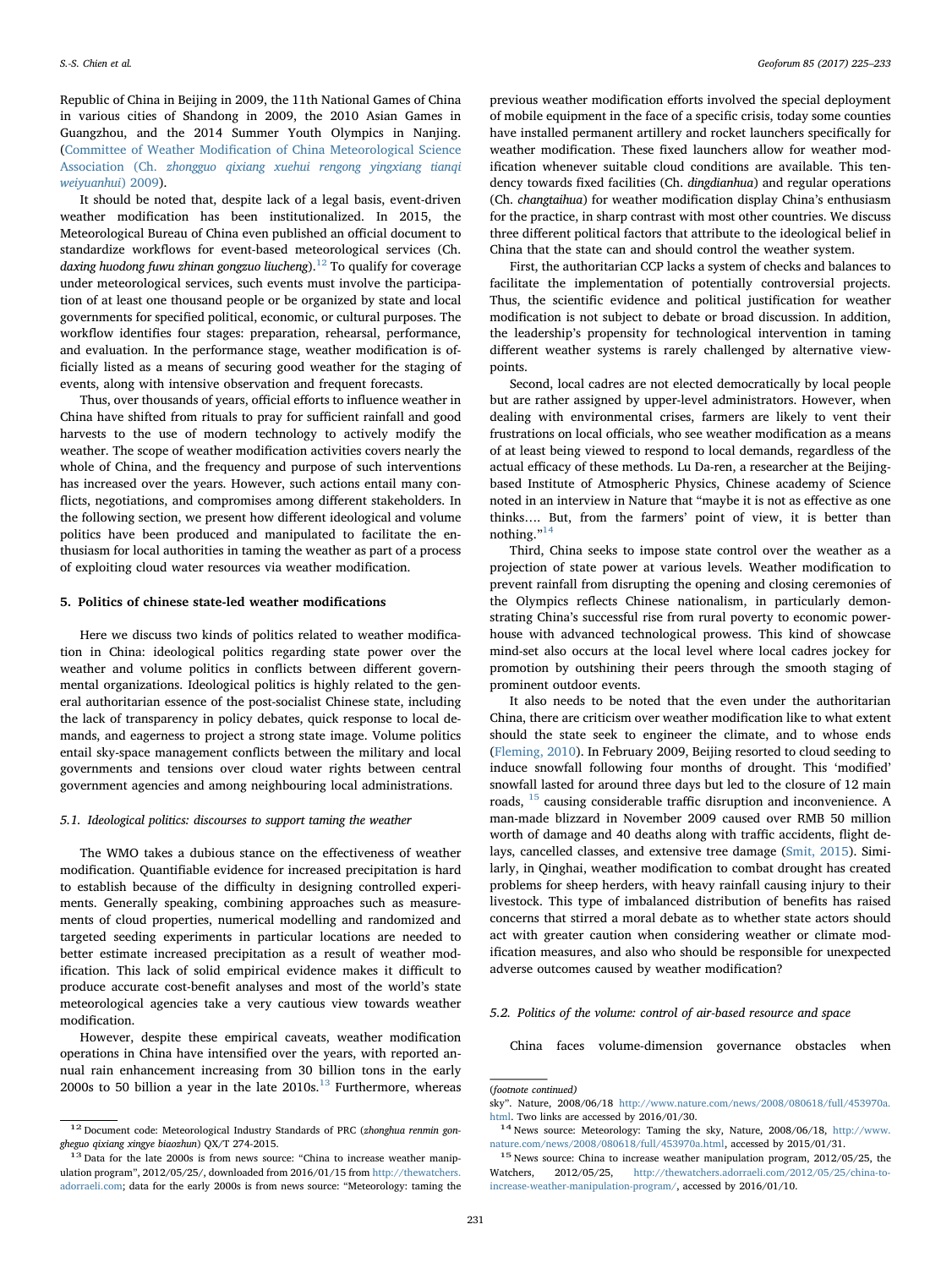conducting weather modification operations, particularly given a lack of jurisdictional boundaries over cloud water as opposed to surface water. We identify three dimensions of volume politics behind governing atmospheric water vapour in clouds. The first is the tension between the military sector and local governments. Weather modification entails the airborne dispersal of chemicals, and thus falls under the jurisdiction of China's Ministry of Defence. As a result, military approval is required for all kinds of cloud seeding. A weather modification coordination meeting held in Zhejiang in November 2015 entailed discussions of multiple topics including application procedures for cloud seeding and means of preventing interference with civil and military aviation, illustrating the potential complexities involved in weather modification efforts.<sup>[16](#page-7-0)</sup>

For example, while weather modification efforts successfully ensured clear skies for the 2008 Olympics in Beijing, the 2014 Youth Olympics in Nanjing were marked by drizzle partly because of the failure of local governments to secure approval from the military authorities to coordinate seeding efforts for best effect. This discrepancy has to do with the difference in administrative authority of the respective government officials. Whereas the party secretary of Beijing, the national capital, is ranked as a provincial-level cadre as well as a member of the CCP Politburo, the party secretary of Nanjing, the capital of Jiangsu Province, is only ranked as a prefecture-level party cadre, and thus did not have the political clout to demand compliance from the leadership of the Nanjing Military Region. $17$ 

The second is tension between the central and local governments. Central-local water political conflicts in China and elsewhere are largely resolved through legal means. For example, China's Water Law assigns ultimate jurisdiction over all water resources to the central government, which then grants authority to provincial governments to coordinate efforts and initiatives within their jurisdictions. However, China's current legal framework on water does not clarify jurisdictional control over cloud water. Conflicts exist between the Water Law and the Meteorological Law, with the latter encouraging local authorities to use "climate resources" within their jurisdictions.

One example is weather modification conducted over the catchment areas of the Central Route of South-North Water Transfer Project in Henan and Hubei to supply water to the Greater Beijing region. Linking the shortage of surface water in North China with the abundance of cloud water in Central China raises questions as to whether cloud water over Henan and Hubei should belong to the people and governments of the source provinces, or are Henan and Hubei under obligation to share this resource with Beijing and other provinces? This situation illustrates the volume complexity of cloud water governance at the intersection of the hydrological cycle and cross-regional politics, as precipitation control is exercised in one place to address water shortages in another place.

This kind of volume politics has now become increasingly sensitive as individual provinces have begun to pass divergent regulations on the use of climate resources. For example, in 2012 Heilongjiang passed the Climate Resource Investigation and Protection Act (Ch. Heilongjiang qihou ziyuan tance yu baohu tiaoli). One year later, Jiangsu passed a regulation called the Climate Resource Protection, Development and Utilization Act (Ch. Jiangsu qixiang ziyuan baohu yu kaifa liyong tiaoli). To counterbalance local conflicts, the central government officially divides the country into six macro-regional divisions, with one province in each group coordinating weather

modification (see [Map 1](#page-5-0)).<sup>[18](#page-7-2)</sup> However, until conflicts between the Water Law and the Meteorological Law are resolved, competition for climate resources in general, and for cloud water in particular, will continue between the central and local governments.

Finally we discuss the tension between neighbouring city governments. Conflicts over surface water access and distribution among cities and regions are commonplace all over the world. However, airborne water resources have even emerged as a point of contention in China. In July 2004 five cities in Henan (Pingdingshan, Zhumadian, Leihe, Xucang, and Zhoukou) sought to relieve drought conditions by seeding clouds, but upstream cities (Pingdingshan and Xucang) leached significant amounts of precipitation from clouds, leaving downstream cities (particularly Zhoukuo) with little or no precipitation, resulting in accusations of rain "theft". [19](#page-7-3) In February 2009, similar accusations were made in Wuzhou, in Guangxi Province and in Xian and Xiyang, in Shannxi Province.

This political conflict is due to current CCP personnel management practices that encourage local cadres to compete for development resources, without clearly designating stewardship or user rights for airborne resources. The career advancement of local cadres is determined in large part by their success in mobilizing and competing for resources according to clear spatial definitions, with cadre performance assessed based on the territory under their jurisdiction ([Chien, 2015](#page-8-29)). Thus, competition for vaguely-regulated cloud water resources raises difficult geopolitical regulatory challenges [\(Dalby, 2015; Yuso](#page-8-30)ff, 2013).

## 6. Conclusions: taming the weather, Chinese style

The existing social science literature on water usage have paid insufficient attention to cloud water in the form of rain, snow, hail, cloud, fog. This paper illustrates the weather modification dynamics between the state, society and airborne water in the context of China's authoritarian environmentalism and ecological modernization. About 70% of China's county-level administrations operate weather modification bureaus and regularly use state power to conduct weather modification, either causing or preventing the precipitation of cloud water in the interests of water security, food production, ecological preservation and the staging of large scale outdoor events.

In the context environmental science, policies are implemented with limited transparency, and local leaders use weather modification measures to appease local farmers and to demonstrate hosting of important events. In addition, forced transformation of cloud water complicates volume politics. For example, weather modification can bring local authorities into conflict with the military which has jurisdiction power over China's airspace. Competition for cloud water also occurs among various central and local stakeholders.

This paper expands the scope of investigation to include cloud water and offers greater sensitivity to the social construction of this particular concept of water. One theoretical and one policy implications are raised. Optimizing the effectiveness of weather modification requires consideration of several variables including the timing of conducting weather modification, location of rocket launchers and impacted areas (ground horizon), and cloud seeding elevation (vertical position in the air). The manipulation of cloud water informs a better theoretical understanding of a highly complicated hydro-social cycle in terms of how social, political and economic processes regulate the human and state

<span id="page-7-0"></span><sup>&</sup>lt;sup>16</sup> Others included information sharing among operation sites, warehousing and transportation of mobile rocket launchers, and co-operation between the meteorological and forest sectors. See News source: Zhejiang: Strengthening coordination in weather modification (Zhejiang: jiaqiang kongyu xiediao zhuanti bushu renying gongzuo), Agency of  ${\it China\quad Metecroological\quad News,\quad 2015/11/10,\quad http://www.cma.gov.cn/2011xwzx/2011xgzdt/201511/t20151110_297070.html,\, accessed on 2016/01/31.}$  ${\it China\quad Metecroological\quad News,\quad 2015/11/10,\quad http://www.cma.gov.cn/2011xwzx/2011xgzdt/201511/t20151110_297070.html,\, accessed on 2016/01/31.}$  ${\it China\quad Metecroological\quad News,\quad 2015/11/10,\quad http://www.cma.gov.cn/2011xwzx/2011xgzdt/201511/t20151110_297070.html,\, accessed on 2016/01/31.}$ 

<span id="page-7-1"></span> $17$  Interview source: BJ 151108. The interviewee is a key weather modification scientist at the China Academy of Meteorological Science.

<span id="page-7-2"></span><sup>&</sup>lt;sup>18</sup> Each weather modification division covers a few provincial-level administrations, and the leading stakeholder province is decided in terms of advantageous location along with previous research and experience in weather modification and coordination. Jilin is assigned to manage the Northeast Division, Gansu for Northwest, Beijing for North China, Henan for Central China, Sichuan for Southwest, and Jiangxi for Southeast.<br><sup>19</sup> See news source: Beijing Youth Daily, March 09, 2009, 'The dream of building an

<span id="page-7-3"></span>aerial water reservoir: competition in weather modification ('kongzhong shuiku' zhi meng: rengong zengyu jing sai)", North News Agency, 2009/03/13, [http://tech.big5.enorth.com.](http://tech.big5.enorth.com.cn/system/2009/03/13/003926674.shtml) [cn/system/2009/03/13/003926674.shtml](http://tech.big5.enorth.com.cn/system/2009/03/13/003926674.shtml), accessed by 2016/01/10.